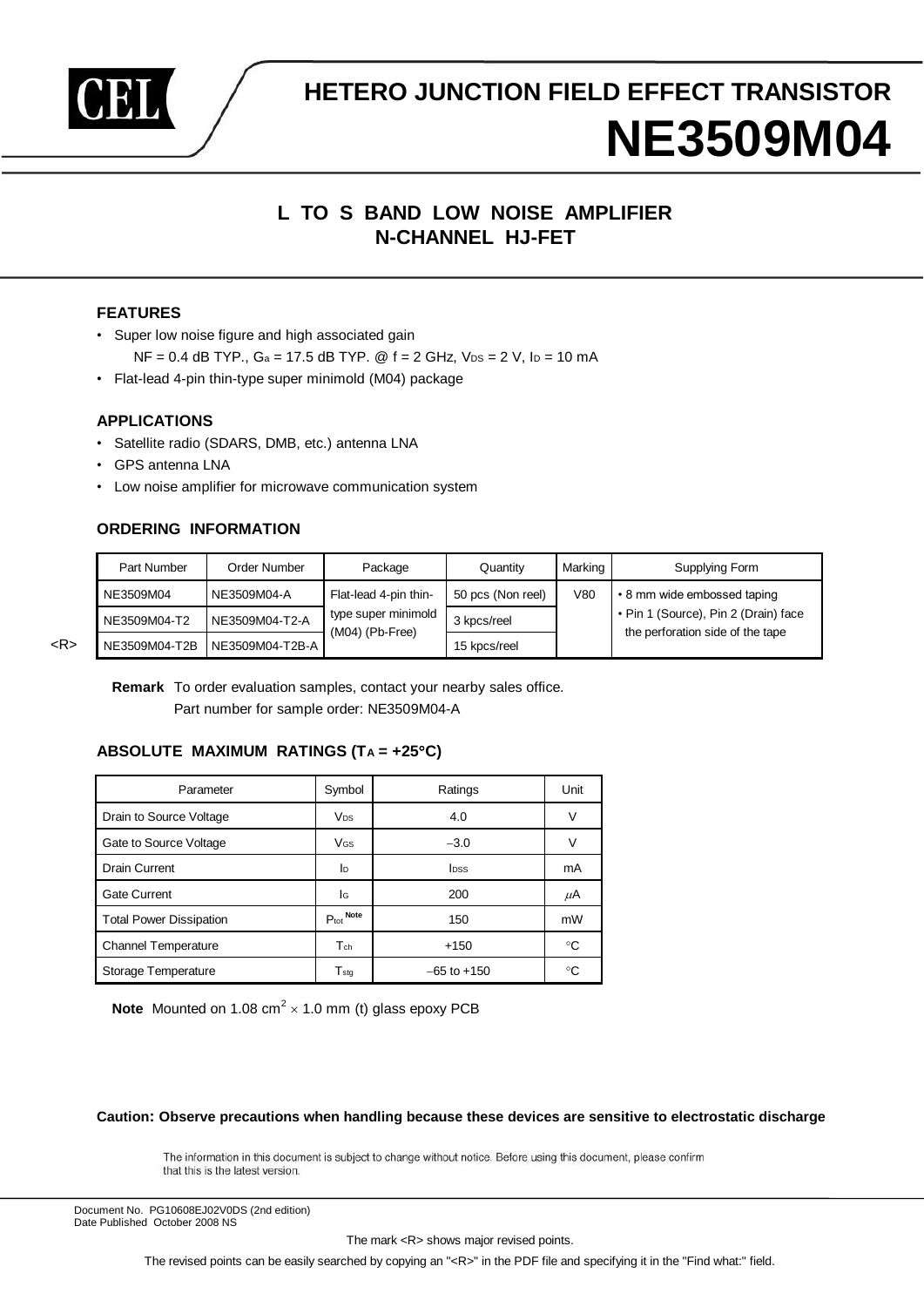# **RECOMMENDED OPERATING CONDITIONS (T<sup>A</sup> = +25C)**

| Parameter               | Symbol   | MIN. | TYP. | MAX. | Unit |
|-------------------------|----------|------|------|------|------|
| Drain to Source Voltage | Vps      | —    | 2    | 3    |      |
| Drain Current           | ID       |      | 10   | 20   | mA   |
| <b>Input Power</b>      | $P_{in}$ |      |      | 0    | dBm  |

# **ELECTRICAL CHARACTERISTICS (T<sup>A</sup> = +25C, unless otherwise specified)**

| Parameter                      | Symbol       | <b>Test Conditions</b>                      | MIN.                     | TYP.   | MAX.    | Unit            |
|--------------------------------|--------------|---------------------------------------------|--------------------------|--------|---------|-----------------|
| Gate to Source Leak Current    | <b>I</b> GSO | $V$ Gs = $-3$ V                             | $\overline{\phantom{0}}$ | 0.5    | 10      | $\mu$ A         |
| <b>Saturated Drain Current</b> | <b>I</b> pss | $V_{DS} = 2 V$ , $V_{GS} = 0 V$             | 30                       | 45     | 60      | mA              |
| Gate to Source Cutoff Voltage  | $V$ GS (off) | $V_{DS} = 2 V$ , $I_D = 50 \mu A$           | $-0.25$                  | $-0.5$ | $-0.75$ | V               |
| Transconductance               | gm           | $V_{DS} = 2 V$ . $I_D = 10$ mA              | 80                       |        |         | mS              |
| Noise Figure                   | <b>NF</b>    | $V_{DS} = 2 V$ , $I_D = 10$ mA, $f = 2$ GHz |                          | 0.4    | 0.7     | dB              |
| <b>Associated Gain</b>         | Ga           |                                             | 16                       | 17.5   |         | dB              |
| Gain 1 dB Compression          | $Po$ (1 dB)  | $V_{DS} = 2 V$ , $I_D = 10$ mA (Non-RF),    |                          | 11     |         | dB <sub>m</sub> |
| <b>Output Power</b>            |              | $f = 2$ GHz                                 |                          |        |         |                 |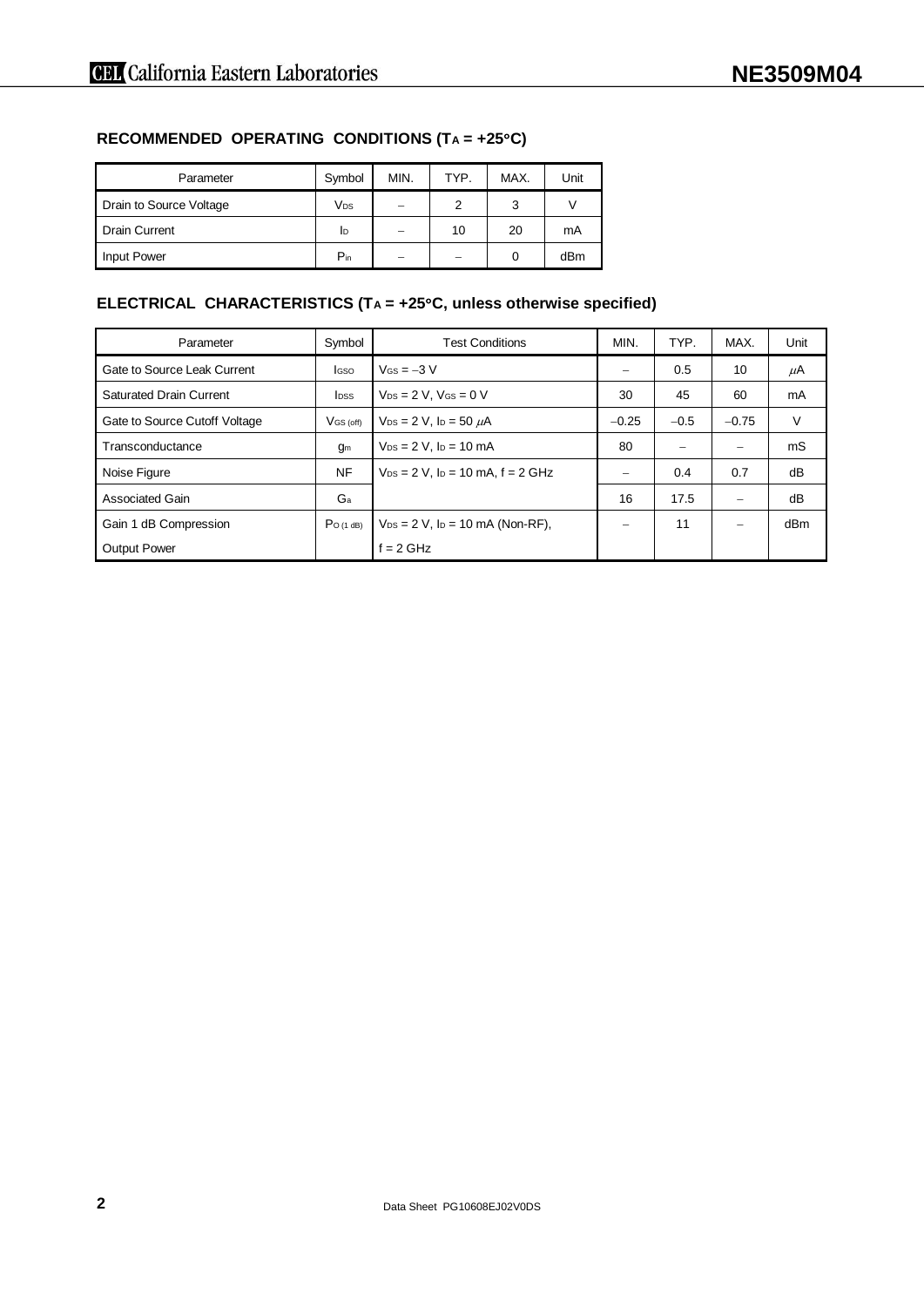**TYPICAL CHARACTERISTICS (T<sup>A</sup> = +25C, unless otherwise specified)**



**Remark** The graphs indicate nominal characteristics.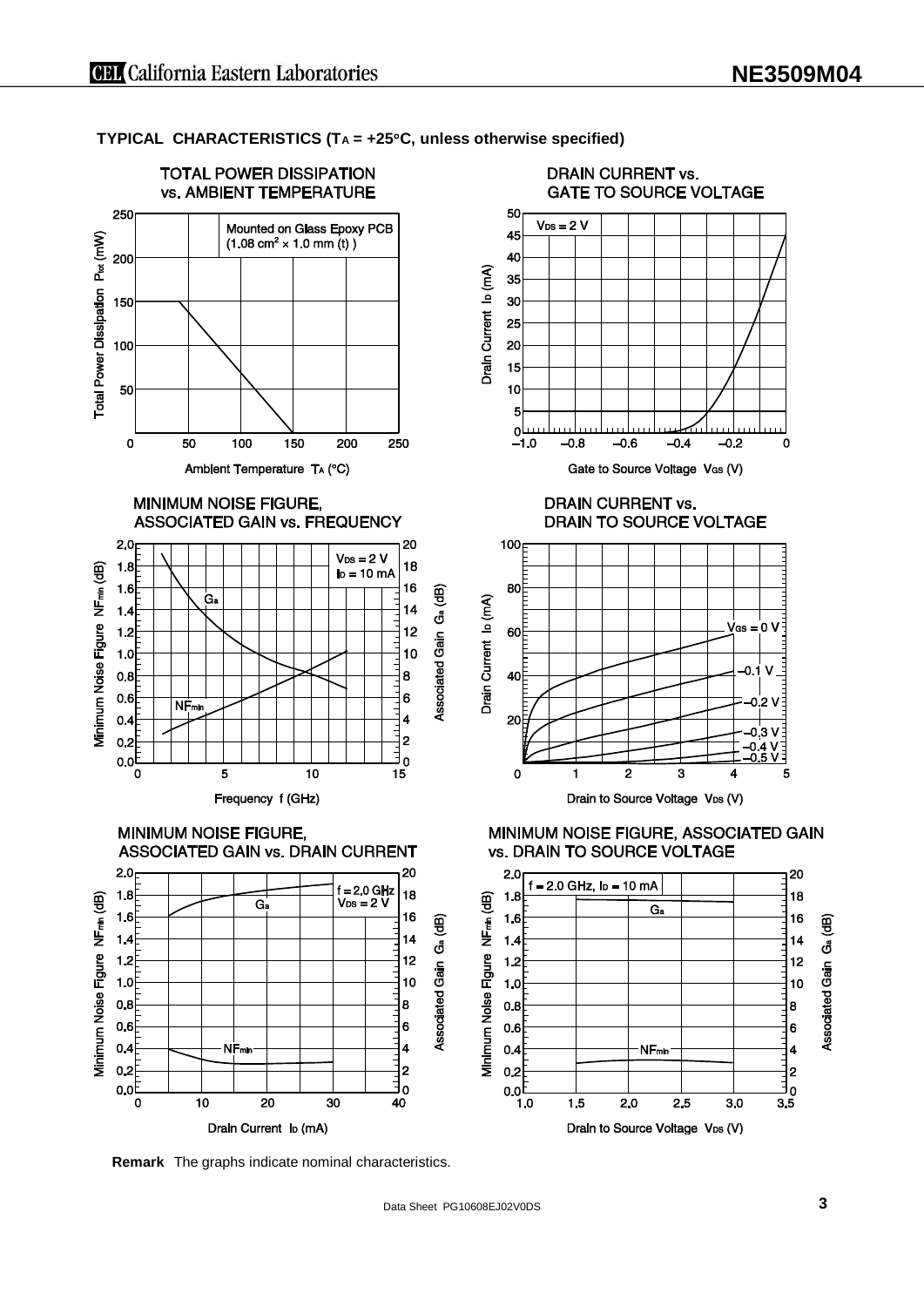

**Remark** The graphs indicate nominal characteristics.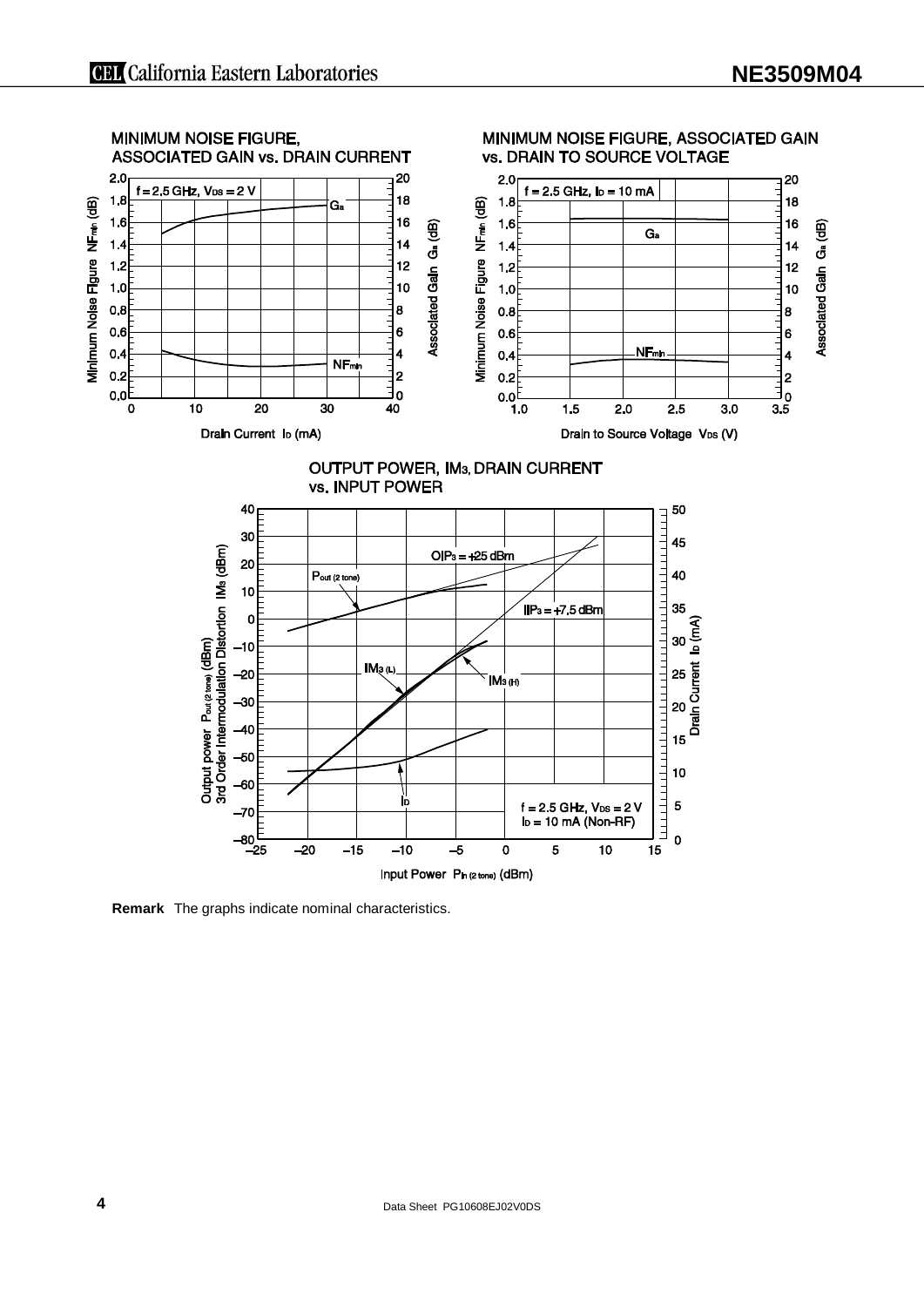- **S-PARAMETERS**<br>• S-parameters and noise parameters are provided on our Web site in a format (S2P) that enables the direct import of the parameters to microwave circuit simulators without the need for keyboard inputs.
- Click here to download S-parameters.
- [RF and Microwave] ® [Device Parameters]
- URL http://www.necel.com/microwave/en/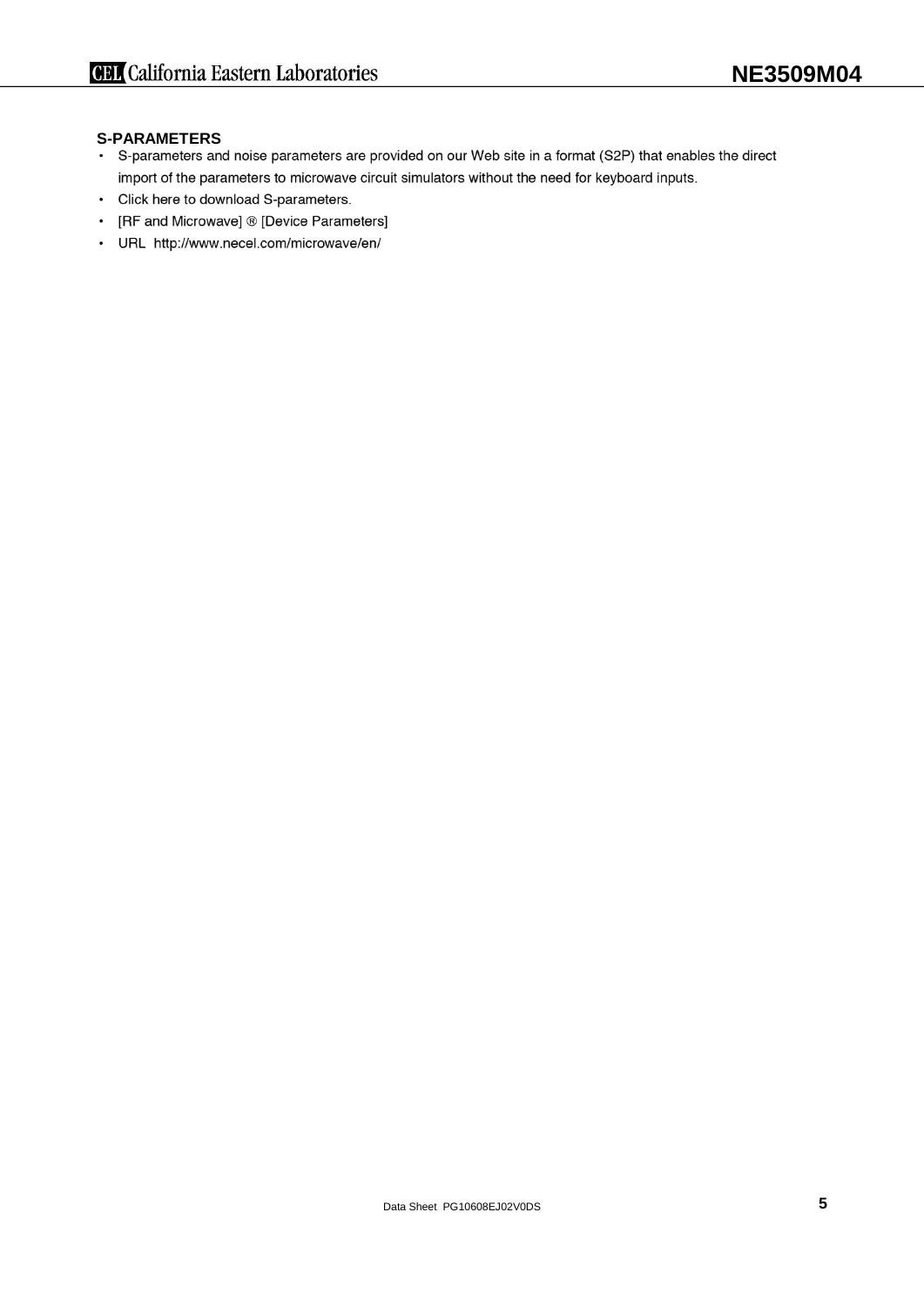# **PACKAGE DIMENSIONS**

# **FLAT-LEAD 4-PIN THIN-TYPE SUPER MINIMOLD (M04) (UNIT: mm)**







**PIN CONNECTIONS** 

- 1. Source
- 2. Drain
- 3. Source
- 4. Gate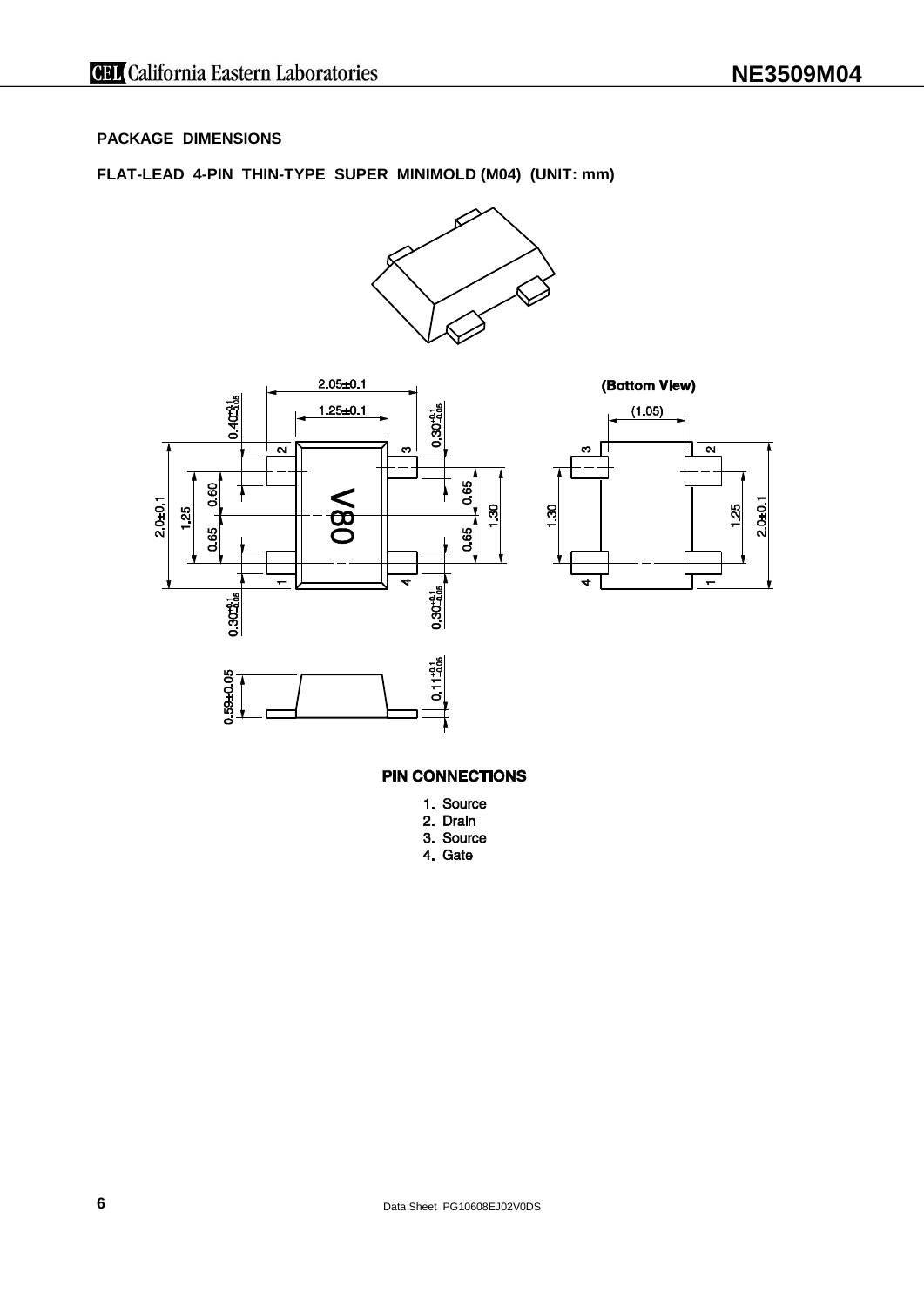**MOUNTING PAD DIMENSIONS (REFERENCE ONLY)**

**FLAT-LEAD 4-PIN THIN-TYPE SUPER MINIMOLD (M04) (UNIT: mm)**

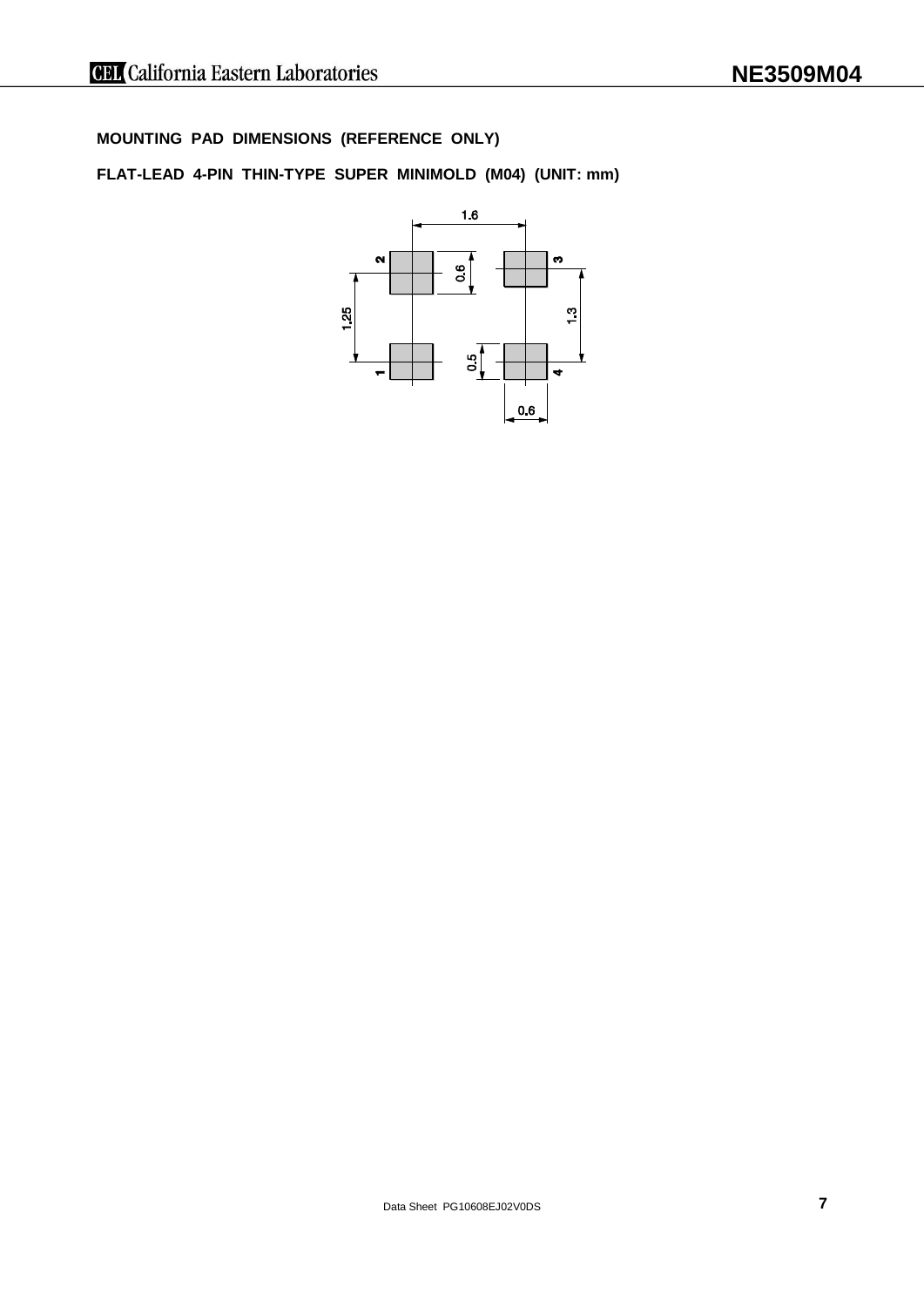# **RECOMMENDED SOLDERING CONDITIONS**

This product should be soldered and mounted under the following recommended conditions. For soldering methods and conditions other than those recommended below, contact your nearby sales office.

| Soldering Method | <b>Soldering Conditions</b>                                                                                                                                                                                                                      | <b>Condition Symbol</b>                                                                                                                        |                   |
|------------------|--------------------------------------------------------------------------------------------------------------------------------------------------------------------------------------------------------------------------------------------------|------------------------------------------------------------------------------------------------------------------------------------------------|-------------------|
| Infrared Reflow  | Peak temperature (package surface temperature)<br>Time at peak temperature<br>Time at temperature of 220°C or higher<br>Preheating time at 120 to 180°C<br>Maximum number of reflow processes<br>Maximum chlorine content of rosin flux (% mass) | : $260^{\circ}$ C or below<br>: 10 seconds or less<br>: 60 seconds or less<br>$: 120 + 30$ seconds<br>$: 3 \times$<br>$: 0.2\%$ (Wt.) or below | IR <sub>260</sub> |
| Partial Heating  | Peak temperature (terminal temperature)<br>Soldering time (per side of device)<br>Maximum chlorine content of rosin flux (% mass)                                                                                                                | : $350^{\circ}$ C or below<br>: 3 seconds or less<br>$: 0.2\%$ (Wt.) or below                                                                  | <b>HS350</b>      |

**Caution Do not use different soldering methods together (except for partial heating).**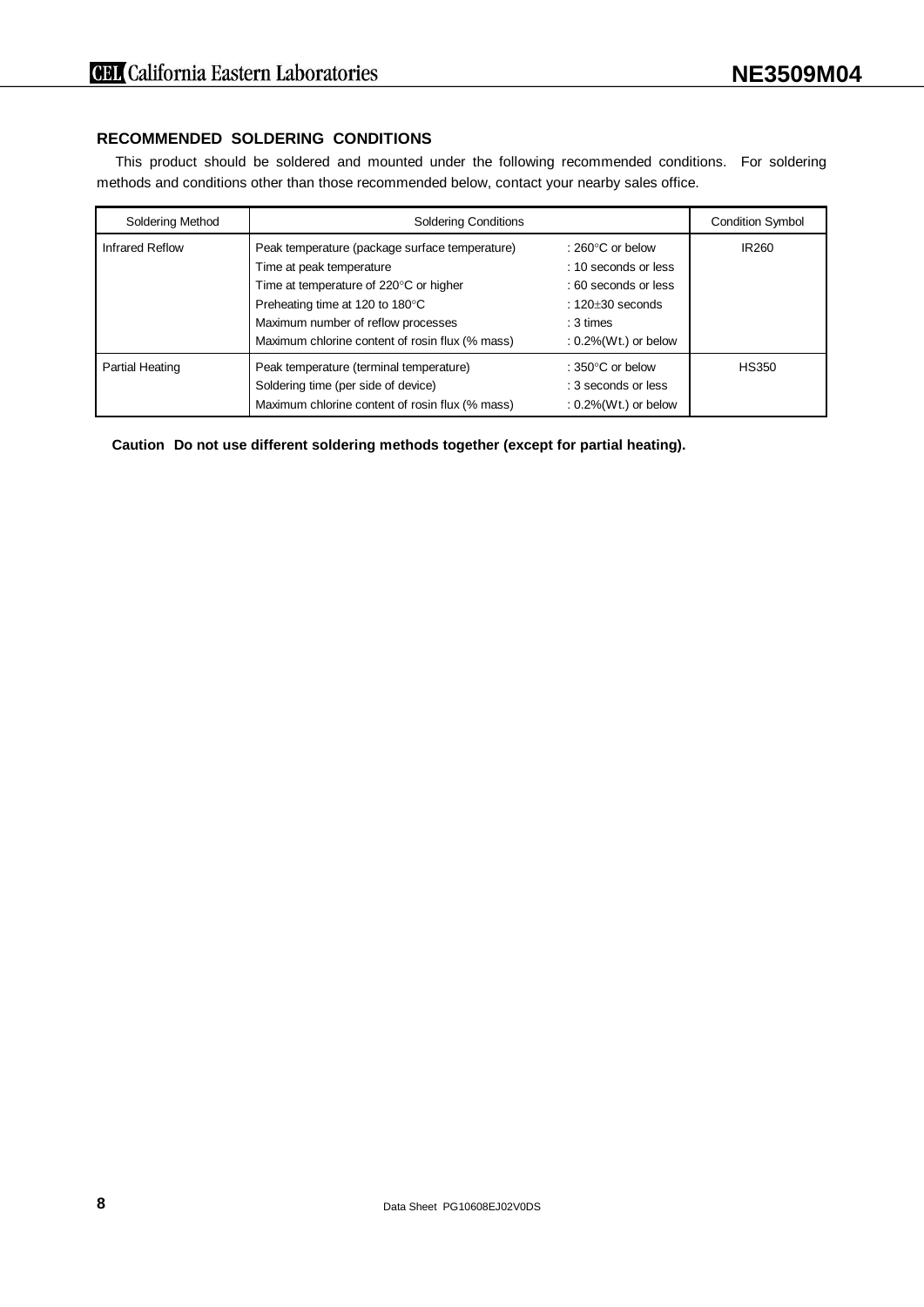| <b>Caution</b><br>GaAs Products | This product uses gallium arsenide (GaAs).<br>GaAs vapor and powder are hazardous to human health if inhaled or ingested, so please observe the<br>following points.                               |
|---------------------------------|----------------------------------------------------------------------------------------------------------------------------------------------------------------------------------------------------|
|                                 | • Follow related laws and ordinances when disposing of the product. If there are no applicable laws<br>and/or ordinances, dispose of the product as recommended below.                             |
|                                 | 1. Commission a disposal company able to (with a license to) collect, transport and dispose of<br>materials that contain arsenic and other such industrial waste materials.                        |
|                                 | 2. Exclude the product from general industrial waste and household garbage, and ensure that the<br>product is controlled (as industrial waste subject to special control) up until final disposal. |
|                                 | • Do not burn, destroy, cut, crush, or chemically dissolve the product.                                                                                                                            |
|                                 | • Do not lick the product or in any way allow it to enter the mouth.                                                                                                                               |